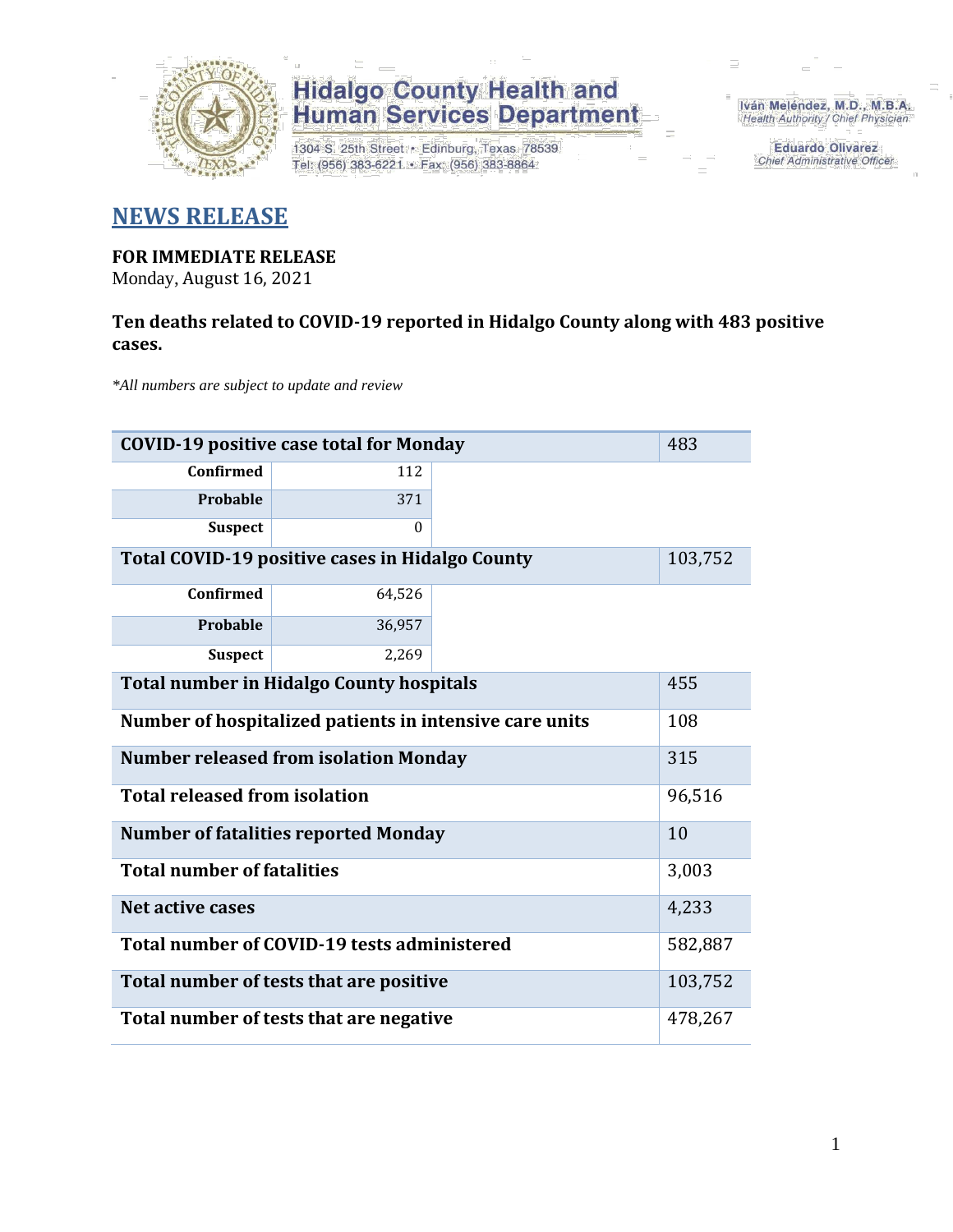

1304 S. 25th Street · Edinburg, Texas 78539 Tel: (956) 383-6221 · Fax: (956) 383-8864

Iván Meléndez, M.D., M.B.A. Health Authority / Chief Physician

> **Eduardo Olivarez Chief Administrative Officer**

*Hidalgo County uses the case status definition provided by the Texas Department of State Health Service's 2020 Epi Case Criteria Guide revised November 2020.*

- *1. Confirmed: A person who has tested positive through a molecular or PCR (oral or nasal swabs) test that looks for the presence of the virus's genetic material.*
- *2. Probable: A person who meets presumptive laboratory evidence through detection of COVID-19 by antigen test in a respiratory specimen.*
- *3. Suspect: A person who meets supported laboratory evidence through detection of specific antibodies in serum, plasma, whole body, and no prior history of being confirmed or probable case.*

*For more information of case status definition for COVID-19, please refer to:*

[https://www.dshs.state.tx.us/IDCU/investigation/epi-case-criteria-guide/2020-Epi-Case-Criteria-](https://www.dshs.state.tx.us/IDCU/investigation/epi-case-criteria-guide/2020-Epi-Case-Criteria-Guide.pdf)[Guide.pdf](https://www.dshs.state.tx.us/IDCU/investigation/epi-case-criteria-guide/2020-Epi-Case-Criteria-Guide.pdf)

#### The deaths include:

|                | <b>Age</b>      | <b>Gender</b> | <b>City</b>     |
|----------------|-----------------|---------------|-----------------|
| $\mathbf{1}$   | $70+$           | Male          | Alamo           |
| $\overline{2}$ | 30 <sub>s</sub> | Male          | Alton           |
| 3              | $70+$           | Female        | Edinburg        |
| 4              | $70+$           | Female        | Edinburg        |
| 5              | $70+$           | Female        | <b>McAllen</b>  |
| 6              | $70+$           | Male          | McAllen         |
| 7              | 30 <sub>s</sub> | Female        | <b>Mercedes</b> |
| 8              | 40s             | Male          | <b>Mission</b>  |
| 9              | 40s             | Male          | San Juan        |
| 10             | 70+             | Male          | San Juan        |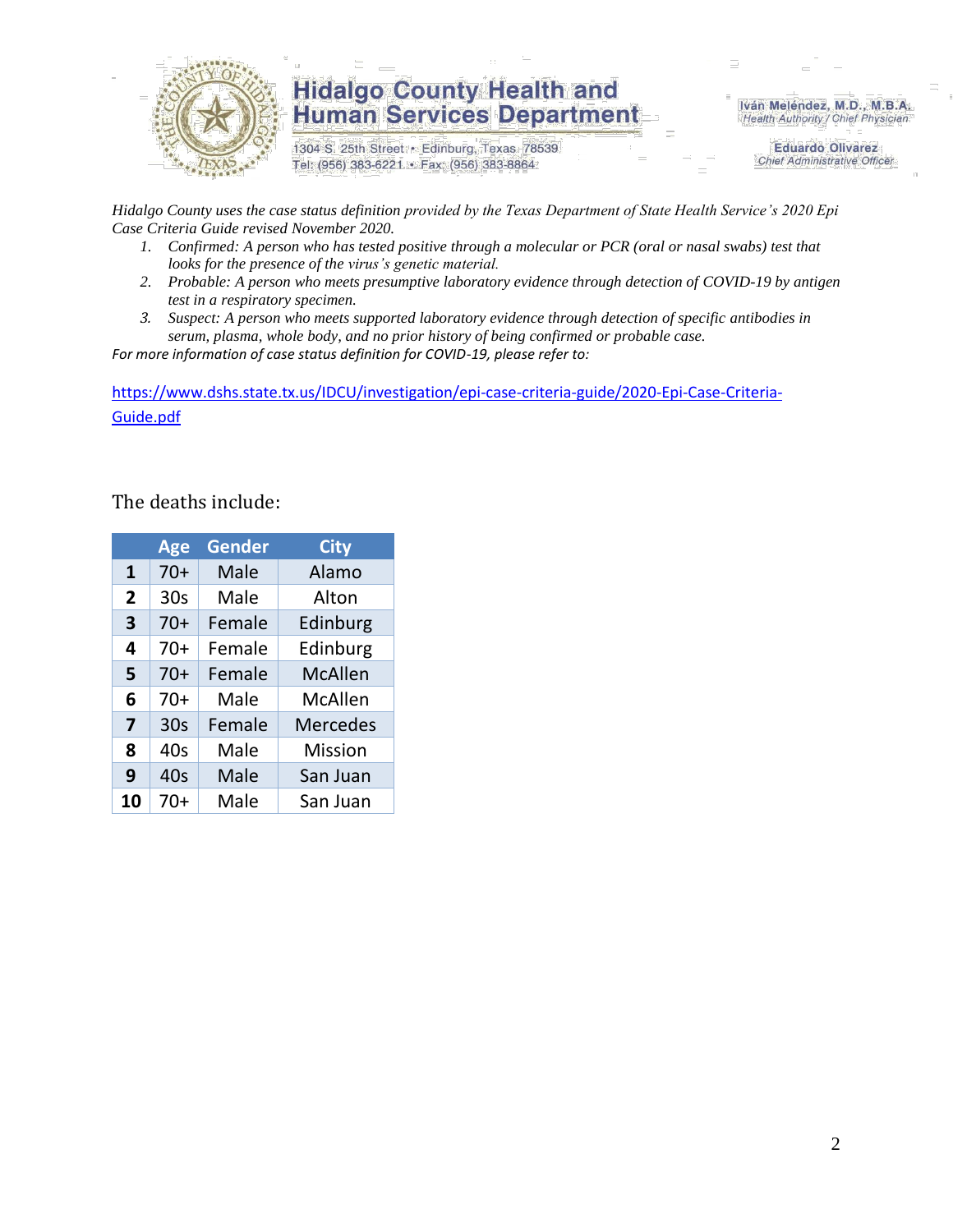

1304 S. 25th Street · Edinburg, Texas 78539 Tel: (956) 383-6221 · Fax: (956) 383-8864

Iván Meléndez, M.D., M.B.A.<br>Health Authority / Chief Physician

**Eduardo Olivarez** Chief Administrative Officer

#### Monday, August 16, 2021 positive cases include:

|                         | <b>Age Range</b> | <b>Gender</b> | <b>City</b> |     | <b>Age Range</b> | <b>Gender</b> | <b>City</b> |
|-------------------------|------------------|---------------|-------------|-----|------------------|---------------|-------------|
| 1                       | $0 - 19$         | F             | Alamo       | 243 | 40s              | M             | McAllen     |
| 2                       | $0 - 19$         | м             | Alamo       | 244 | 40s              | M             | McAllen     |
| 3                       | $0 - 19$         | F             | Alamo       | 245 | 40s              | F             | McAllen     |
| 4                       | $0 - 19$         | М             | Alamo       | 246 | 40s              | М             | McAllen     |
| 5                       | $0 - 19$         | F             | Alamo       | 247 | 40s              | M             | McAllen     |
| 6                       | $0 - 19$         | M             | Alamo       | 248 | 40s              | M             | McAllen     |
| $\overline{\mathbf{z}}$ | $0 - 19$         | M             | Alamo       | 249 | 40s              | F             | McAllen     |
| 8                       | $0 - 19$         | M             | Alamo       | 250 | 40s              | F             | McAllen     |
| 9                       | $0 - 19$         | F             | Alamo       | 251 | 50s              | M             | McAllen     |
| 10                      | $0 - 19$         | F             | Alamo       | 252 | 50s              | F             | McAllen     |
| 11                      | $0 - 19$         | M             | Alamo       | 253 | 50s              | M             | McAllen     |
| 12                      | $0 - 19$         | M             | Alamo       | 254 | 50s              | F             | McAllen     |
| 13                      | 20s              | F             | Alamo       | 255 | 60s              | F             | McAllen     |
| 14                      | 20s              | M             | Alamo       | 256 | 60s              | F             | McAllen     |
| 15                      | 20s              | M             | Alamo       | 257 | $70+$            | M             | McAllen     |
| 16                      | 30 <sub>s</sub>  | M             | Alamo       | 258 | $70+$            | F             | McAllen     |
| 17                      | 30s              | M             | Alamo       | 259 | $70+$            | F             | McAllen     |
| 18                      | 40s              | F             | Alamo       | 260 | $0 - 19$         | M             | Mercedes    |
| 19                      | 40s              | M             | Alamo       | 261 | $0 - 19$         | M             | Mercedes    |
| 20                      | 50s              | F             | Alamo       | 262 | $0 - 19$         | M             | Mercedes    |
| 21                      | 50s              | M             | Alamo       | 263 | $0 - 19$         | M             | Mercedes    |
| 22                      | 50s              | F             | Alamo       | 264 | $0 - 19$         | F             | Mercedes    |
| 23                      | $70+$            | M             | Alamo       | 265 | $0 - 19$         | F             | Mercedes    |
| 24                      | $0 - 19$         | F             | Alton       | 266 | $0 - 19$         | Μ             | Mercedes    |
| 25                      | $0 - 19$         | F             | Alton       | 267 | $0 - 19$         | F             | Mercedes    |
| 26                      | $0 - 19$         | M             | Alton       | 268 | $0 - 19$         | F             | Mercedes    |
| 27                      | $0 - 19$         | M             | Alton       | 269 | 20s              | M             | Mercedes    |
| 28                      | $0 - 19$         | м             | Alton       | 270 | 20s              | F             | Mercedes    |
| 29                      | 20s              | F             | Alton       | 271 | 20s              | F             | Mercedes    |
| 30                      | 30 <sub>s</sub>  | F             | Alton       | 272 | 20s              | F             | Mercedes    |
| 31                      | 30 <sub>s</sub>  | F             | Alton       | 273 | 20s              | M             | Mercedes    |
| 32                      | 30s              | F             | Alton       | 274 | 20s              | F             | Mercedes    |
| 33                      | 30 <sub>s</sub>  | M             | Alton       | 275 | 30 <sub>s</sub>  | F             | Mercedes    |
| 34                      | 40s              | F             | Alton       | 276 | 30 <sub>s</sub>  | F             | Mercedes    |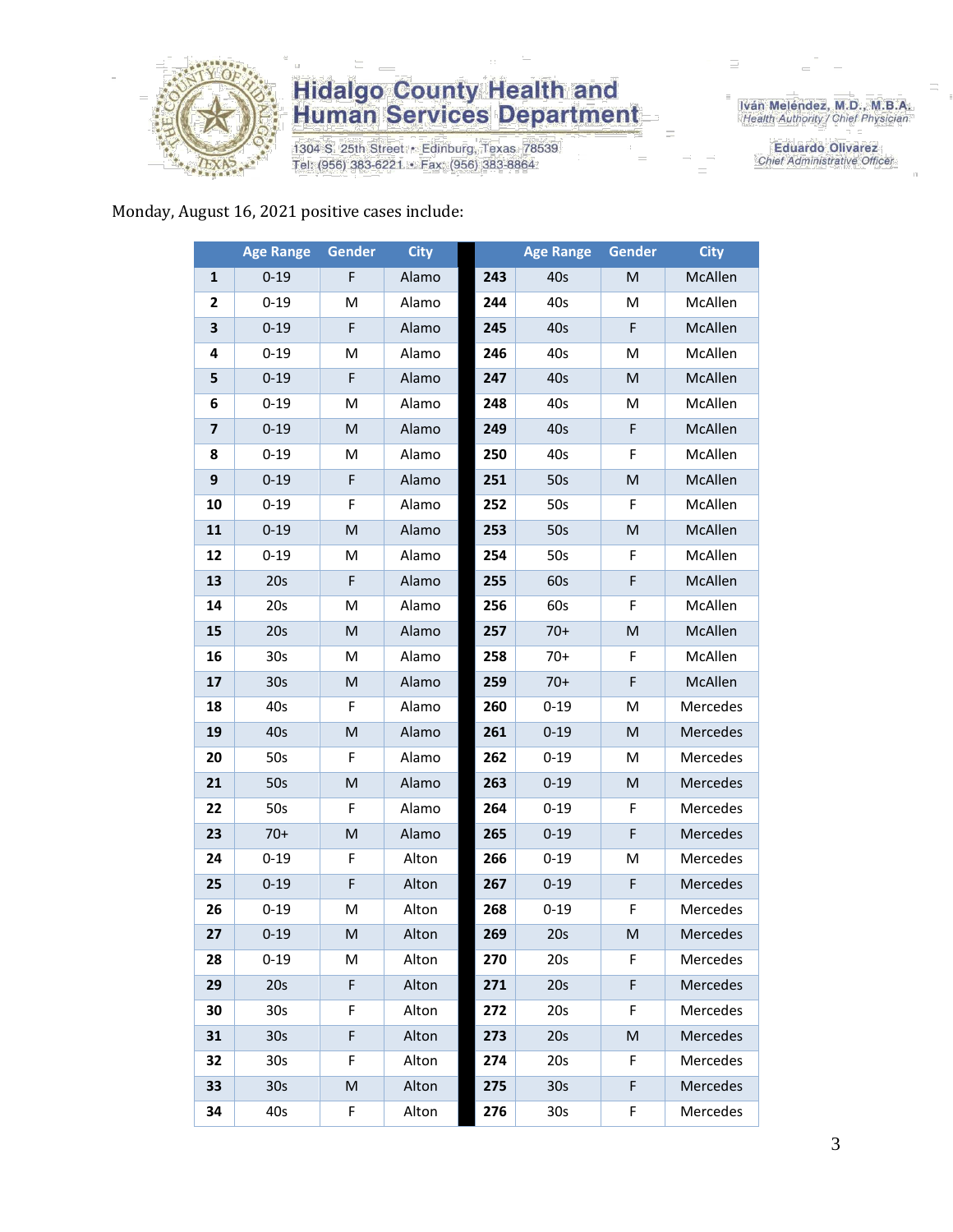

1304 S. 25th Street · Edinburg, Texas 78539 Tel: (956) 383-6221 · Fax: (956) 383-8864

Iván Meléndez, M.D., M.B.A.<br>Health Authority / Chief Physician

| 35 | 40s      | M  | Alton | 277 | 30 <sub>s</sub> | M  | Mercedes |
|----|----------|----|-------|-----|-----------------|----|----------|
| 36 | 60s      | F  | Alton | 278 | 40s             | M  | Mercedes |
| 37 | $0 - 19$ | F  | Donna | 279 | 40s             | M  | Mercedes |
| 38 | $0 - 19$ | F  | Donna | 280 | 60s             | Μ  | Mercedes |
| 39 | $0 - 19$ | F  | Donna | 281 | $70+$           | F  | Mercedes |
| 40 | $0 - 19$ | M  | Donna | 282 | $0 - 19$        | F  | Mission  |
| 41 | $0 - 19$ | M  | Donna | 283 | $0 - 19$        | F  | Mission  |
| 42 | $0 - 19$ | F  | Donna | 284 | $0 - 19$        | Μ  | Mission  |
| 43 | $0 - 19$ | F  | Donna | 285 | $0 - 19$        | F  | Mission  |
| 44 | $0 - 19$ | F  | Donna | 286 | $0 - 19$        | M  | Mission  |
| 45 | $0 - 19$ | M  | Donna | 287 | $0 - 19$        | F  | Mission  |
| 46 | $0 - 19$ | М  | Donna | 288 | $0 - 19$        | F  | Mission  |
| 47 | $0 - 19$ | F  | Donna | 289 | $0 - 19$        | F  | Mission  |
| 48 | $0 - 19$ | M  | Donna | 290 | $0 - 19$        | F  | Mission  |
| 49 | $0 - 19$ | M  | Donna | 291 | $0 - 19$        | M  | Mission  |
| 50 | $0 - 19$ | М  | Donna | 292 | $0 - 19$        | M  | Mission  |
| 51 | $0 - 19$ | F  | Donna | 293 | $0 - 19$        | F  | Mission  |
| 52 | $0 - 19$ | F  | Donna | 294 | $0 - 19$        | Μ  | Mission  |
| 53 | $0 - 19$ | M  | Donna | 295 | $0 - 19$        | M  | Mission  |
| 54 | $0 - 19$ | F  | Donna | 296 | $0 - 19$        | Μ  | Mission  |
| 55 | $0 - 19$ | M  | Donna | 297 | $0 - 19$        | M  | Mission  |
| 56 | $0 - 19$ | M  | Donna | 298 | $0 - 19$        | Μ  | Mission  |
| 57 | $0 - 19$ | M  | Donna | 299 | $0 - 19$        | M  | Mission  |
| 58 | $0 - 19$ | F  | Donna | 300 | $0 - 19$        | Μ  | Mission  |
| 59 | $0 - 19$ | M  | Donna | 301 | $0 - 19$        | F  | Mission  |
| 60 | $0 - 19$ | м  | Donna | 302 | $0 - 19$        | F  | Mission  |
| 61 | $0 - 19$ | M  | Donna | 303 | $0 - 19$        | M  | Mission  |
| 62 | $0 - 19$ | F. | Donna | 304 | $0 - 19$        | M  | Mission  |
| 63 | $0 - 19$ | F. | Donna | 305 | $0 - 19$        | F. | Mission  |
| 64 | $0 - 19$ | F  | Donna | 306 | $0 - 19$        | M  | Mission  |
| 65 | $0 - 19$ | M  | Donna | 307 | $0 - 19$        | F  | Mission  |
| 66 | $0 - 19$ | М  | Donna | 308 | $0 - 19$        | F  | Mission  |
| 67 | $0 - 19$ | F  | Donna | 309 | $0 - 19$        | M  | Mission  |
| 68 | $0 - 19$ | F  | Donna | 310 | $0 - 19$        | M  | Mission  |
| 69 | $0 - 19$ | F  | Donna | 311 | $0 - 19$        | F  | Mission  |
| 70 | $0 - 19$ | F  | Donna | 312 | $0 - 19$        | М  | Mission  |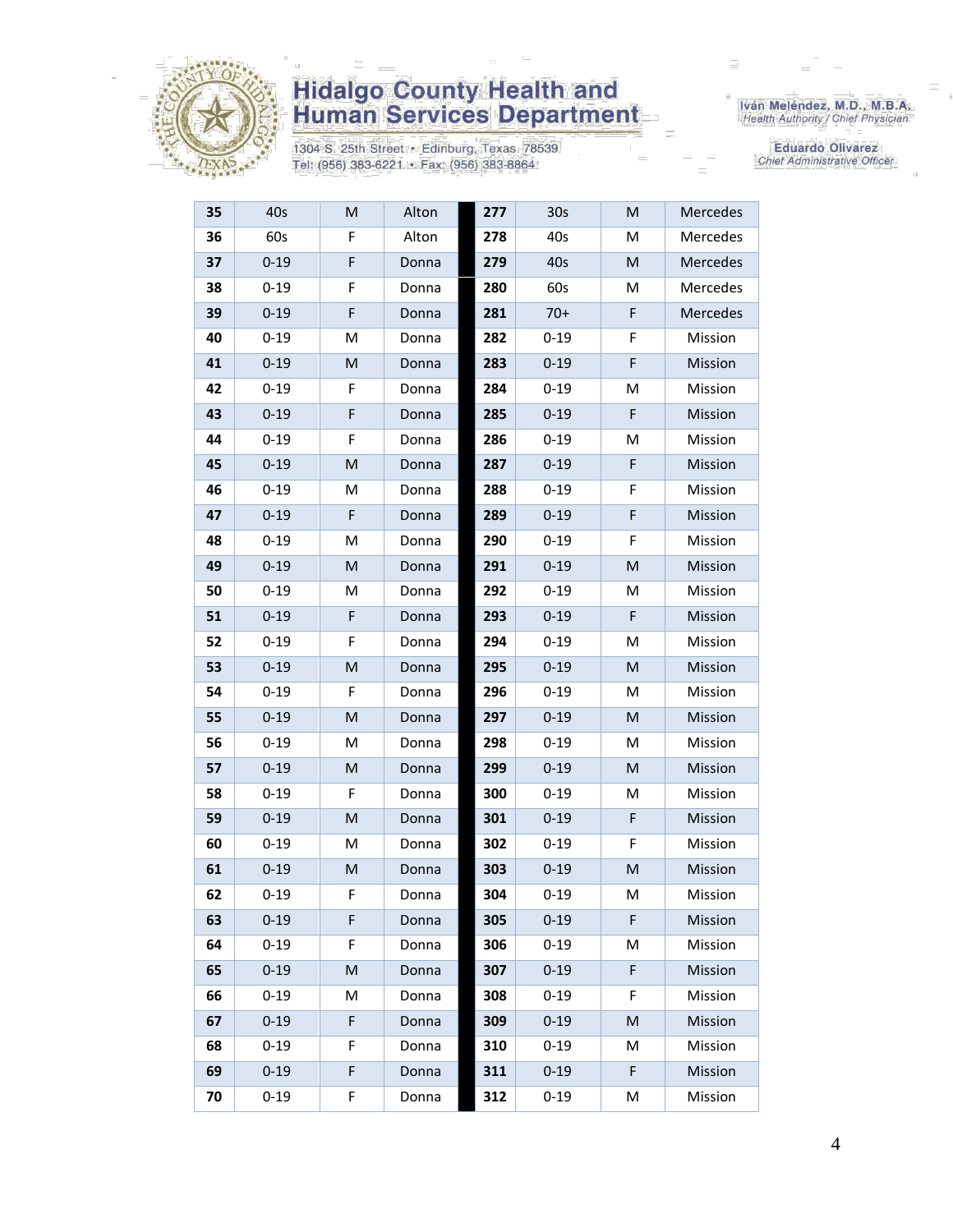

1304 S. 25th Street • Edinburg, Texas 78539<br>Tel: (956) 383-6221 • Fax: (956) 383-8864

Iván Meléndez, M.D., M.B.A.<br>Health Authority / Chief Physician

| 71  | $0 - 19$        | M  | Donna | 313 | $0 - 19$        | M | Mission |
|-----|-----------------|----|-------|-----|-----------------|---|---------|
| 72  | $0 - 19$        | F  | Donna | 314 | $0 - 19$        | F | Mission |
| 73  | $0 - 19$        | F  | Donna | 315 | $0 - 19$        | M | Mission |
| 74  | $0 - 19$        | M  | Donna | 316 | 20s             | M | Mission |
| 75  | $0 - 19$        | F  | Donna | 317 | 20s             | F | Mission |
| 76  | 20s             | M  | Donna | 318 | 20s             | M | Mission |
| 77  | 20s             | M  | Donna | 319 | 20s             | F | Mission |
| 78  | 20s             | F  | Donna | 320 | 20s             | F | Mission |
| 79  | 20s             | F  | Donna | 321 | 20s             | M | Mission |
| 80  | 20s             | F  | Donna | 322 | 20s             | F | Mission |
| 81  | 20s             | F  | Donna | 323 | 20s             | M | Mission |
| 82  | 20s             | M  | Donna | 324 | 20s             | F | Mission |
| 83  | 20s             | M  | Donna | 325 | 20s             | M | Mission |
| 84  | 20s             | F  | Donna | 326 | 20s             | F | Mission |
| 85  | 20s             | M  | Donna | 327 | 20s             | M | Mission |
| 86  | 20s             | M  | Donna | 328 | 20s             | M | Mission |
| 87  | 20s             | F  | Donna | 329 | 20s             | F | Mission |
| 88  | 20s             | M  | Donna | 330 | 30 <sub>s</sub> | F | Mission |
| 89  | 30 <sub>s</sub> | F  | Donna | 331 | 30 <sub>s</sub> | M | Mission |
| 90  | 30s             | F  | Donna | 332 | 30 <sub>s</sub> | M | Mission |
| 91  | 30 <sub>s</sub> | M  | Donna | 333 | 30 <sub>s</sub> | F | Mission |
| 92  | 30 <sub>s</sub> | M  | Donna | 334 | 30 <sub>s</sub> | F | Mission |
| 93  | 30 <sub>s</sub> | F  | Donna | 335 | 30 <sub>s</sub> | M | Mission |
| 94  | 30s             | M  | Donna | 336 | 40s             | M | Mission |
| 95  | 30 <sub>s</sub> | M  | Donna | 337 | 40s             | M | Mission |
| 96  | 30s             | F  | Donna | 338 | 40s             | F | Mission |
| 97  | 30s             | F  | Donna | 339 | 40s             | M | Mission |
| 98  | 30s             | M  | Donna | 340 | 40s             | M | Mission |
| 99  | 30 <sub>s</sub> | F. | Donna | 341 | 40s             | M | Mission |
| 100 | 40s             | M  | Donna | 342 | 40s             | F | Mission |
| 101 | 40s             | F  | Donna | 343 | 40s             | F | Mission |
| 102 | 40s             | F  | Donna | 344 | 40s             | M | Mission |
| 103 | 40s             | F  | Donna | 345 | 40s             | F | Mission |
| 104 | 40s             | F  | Donna | 346 | 40s             | M | Mission |
| 105 | 40s             | F  | Donna | 347 | 50s             | M | Mission |
| 106 | 40s             | M  | Donna | 348 | 50s             | М | Mission |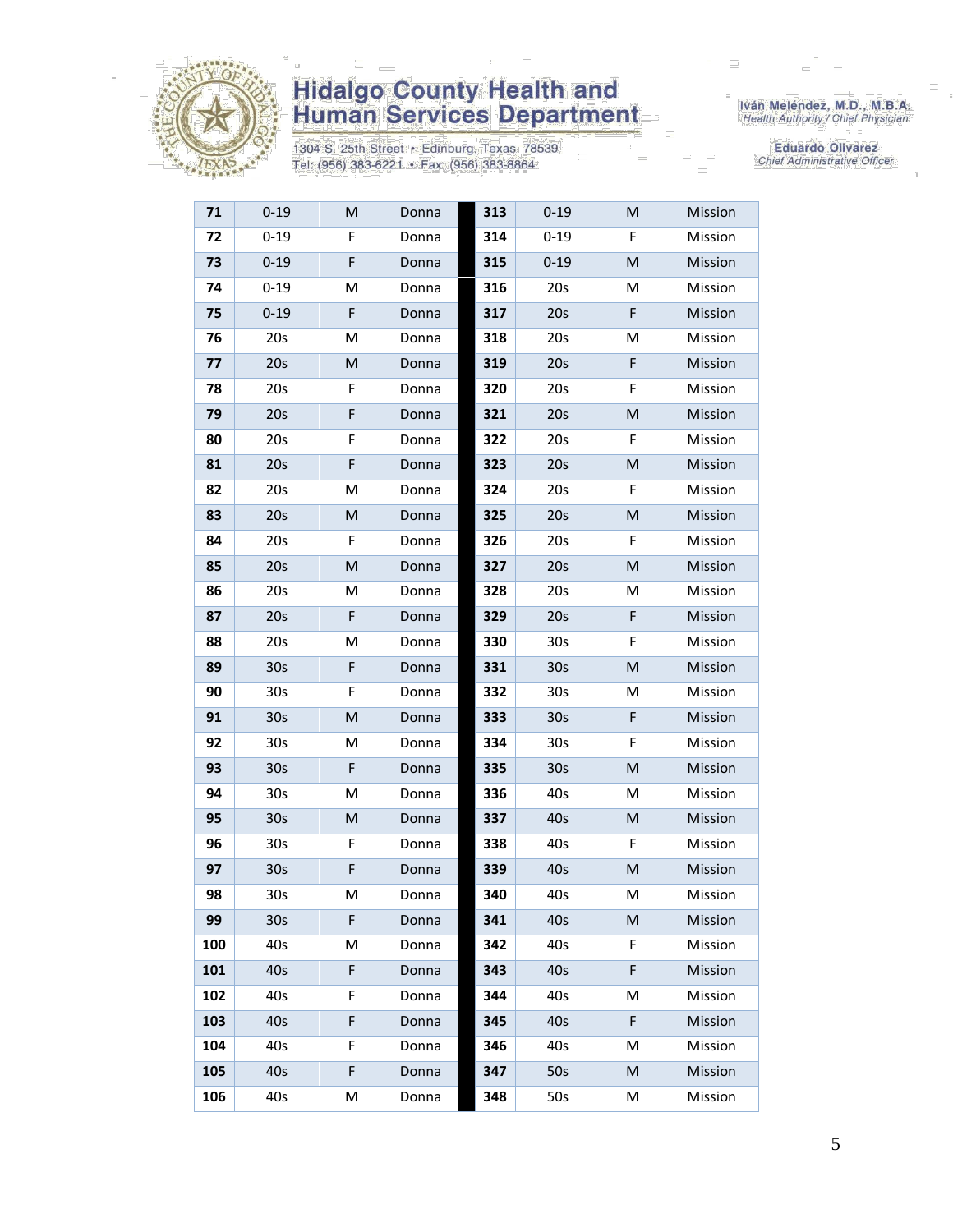

1304 S. 25th Street • Edinburg, Texas 78539<br>Tel: (956) 383-6221 • Fax: (956) 383-8864

Iván Meléndez, M.D., M.B.A.<br>Health Authority / Chief Physician

| 107 | 40s      | F | Donna    | 349 | 50s             | M | Mission |
|-----|----------|---|----------|-----|-----------------|---|---------|
| 108 | 40s      | F | Donna    | 350 | 50s             | F | Mission |
| 109 | 40s      | M | Donna    | 351 | 50s             | F | Mission |
| 110 | 40s      | F | Donna    | 352 | 50s             | F | Mission |
| 111 | 50s      | F | Donna    | 353 | 50s             | F | Mission |
| 112 | 50s      | M | Donna    | 354 | 50s             | F | Mission |
| 113 | 50s      | F | Donna    | 355 | 50s             | M | Mission |
| 114 | 50s      | F | Donna    | 356 | 60s             | F | Mission |
| 115 | 50s      | F | Donna    | 357 | 60s             | F | Mission |
| 116 | 50s      | F | Donna    | 358 | 60s             | Μ | Mission |
| 117 | 50s      | F | Donna    | 359 | 60s             | F | Mission |
| 118 | 50s      | M | Donna    | 360 | 60s             | F | Mission |
| 119 | 60s      | M | Donna    | 361 | 60s             | M | Mission |
| 120 | 60s      | M | Donna    | 362 | $70+$           | F | Mission |
| 121 | $70+$    | F | Donna    | 363 | $70+$           | M | Mission |
| 122 | $70+$    | M | Donna    | 364 | $70+$           | F | Mission |
| 123 | $70+$    | F | Donna    | 365 | $70+$           | F | Mission |
| 124 | $0 - 19$ | M | Edinburg | 366 | $0 - 19$        | F | Pharr   |
| 125 | $0 - 19$ | M | Edinburg | 367 | $0 - 19$        | F | Pharr   |
| 126 | $0 - 19$ | F | Edinburg | 368 | $0 - 19$        | F | Pharr   |
| 127 | $0 - 19$ | M | Edinburg | 369 | $0 - 19$        | M | Pharr   |
| 128 | $0 - 19$ | M | Edinburg | 370 | $0 - 19$        | F | Pharr   |
| 129 | $0 - 19$ | M | Edinburg | 371 | $0 - 19$        | F | Pharr   |
| 130 | $0 - 19$ | M | Edinburg | 372 | $0 - 19$        | F | Pharr   |
| 131 | $0 - 19$ | M | Edinburg | 373 | $0 - 19$        | M | Pharr   |
| 132 | $0 - 19$ | М | Edinburg | 374 | $0 - 19$        | М | Pharr   |
| 133 | $0 - 19$ | F | Edinburg | 375 | 20s             | F | Pharr   |
| 134 | $0 - 19$ | F | Edinburg | 376 | 20s             | F | Pharr   |
| 135 | $0 - 19$ | F | Edinburg | 377 | 20s             | F | Pharr   |
| 136 | $0 - 19$ | F | Edinburg | 378 | 20s             | F | Pharr   |
| 137 | $0 - 19$ | M | Edinburg | 379 | 30 <sub>s</sub> | F | Pharr   |
| 138 | $0 - 19$ | M | Edinburg | 380 | 30s             | F | Pharr   |
| 139 | $0 - 19$ | M | Edinburg | 381 | 30 <sub>s</sub> | F | Pharr   |
| 140 | $0 - 19$ | M | Edinburg | 382 | 30 <sub>s</sub> | F | Pharr   |
| 141 | $0 - 19$ | F | Edinburg | 383 | 30 <sub>s</sub> | F | Pharr   |
| 142 | $0 - 19$ | М | Edinburg | 384 | 30 <sub>s</sub> | F | Pharr   |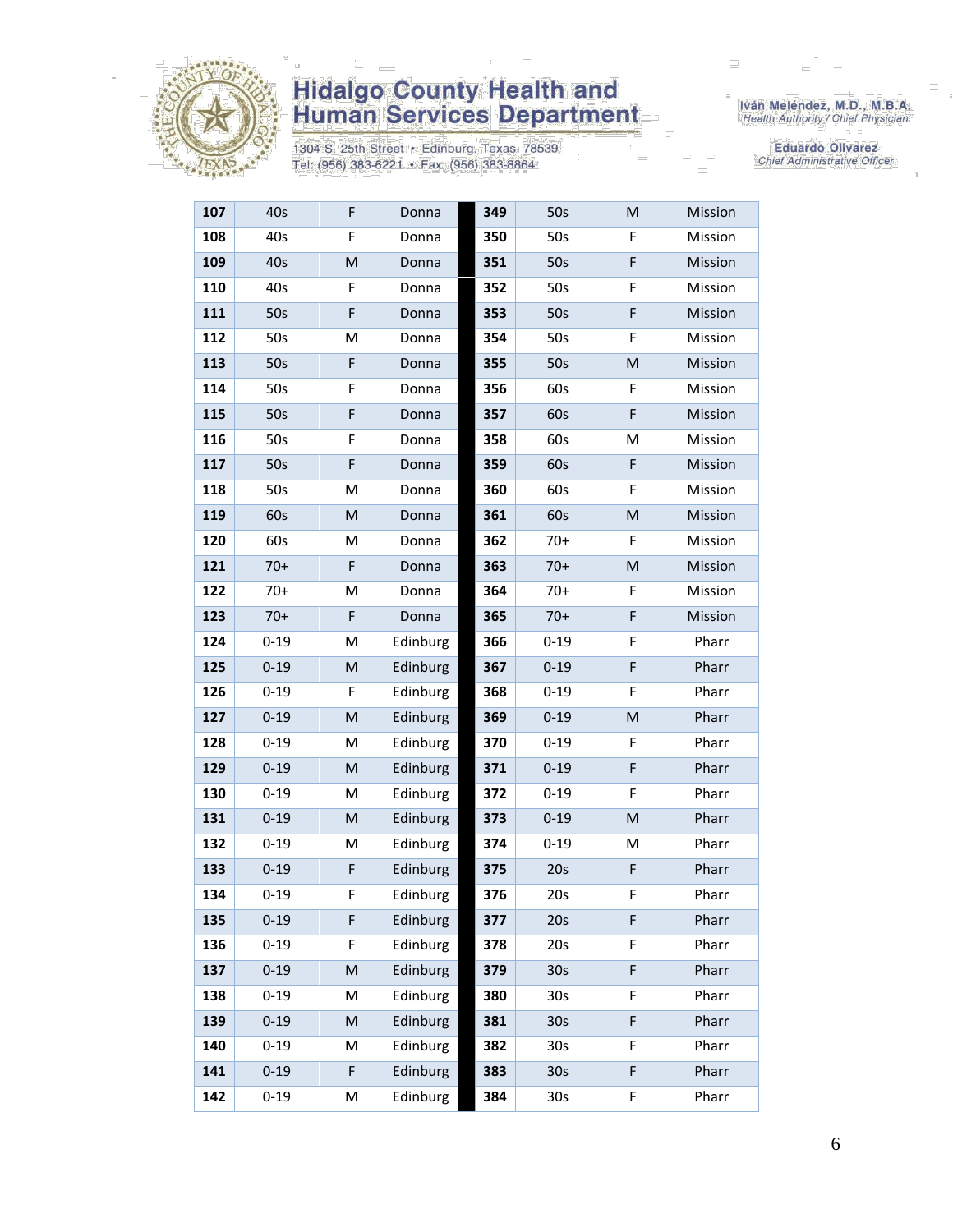

1304 S. 25th Street · Edinburg, Texas 78539 Tel: (956) 383-6221 · Fax: (956) 383-8864

Iván Meléndez, M.D., M.B.A.<br>Health Authority / Chief Physician

| 143 | $0 - 19$        | F           | Edinburg | 385 | 30 <sub>s</sub> | F | Pharr       |
|-----|-----------------|-------------|----------|-----|-----------------|---|-------------|
| 144 | $0 - 19$        | F           | Edinburg | 386 | 40s             | M | Pharr       |
| 145 | $0 - 19$        | F           | Edinburg | 387 | 40s             | F | Pharr       |
| 146 | $0 - 19$        | F           | Edinburg | 388 | 50s             | M | Pharr       |
| 147 | $0 - 19$        | F           | Edinburg | 389 | 50s             | F | Pharr       |
| 148 | $0 - 19$        | F           | Edinburg | 390 | 50s             | F | Pharr       |
| 149 | $0 - 19$        | F           | Edinburg | 391 | $70+$           | F | Pharr       |
| 150 | $0 - 19$        | М           | Edinburg | 392 | $70+$           | M | Pharr       |
| 151 | $0 - 19$        | $\mathsf F$ | Edinburg | 393 | $0 - 19$        | M | San Juan    |
| 152 | $0 - 19$        | F           | Edinburg | 394 | $0 - 19$        | M | San Juan    |
| 153 | $0 - 19$        | $\mathsf F$ | Edinburg | 395 | $0 - 19$        | F | San Juan    |
| 154 | $0 - 19$        | F           | Edinburg | 396 | $0 - 19$        | M | San Juan    |
| 155 | 20s             | F           | Edinburg | 397 | $0 - 19$        | F | San Juan    |
| 156 | 20s             | M           | Edinburg | 398 | $0 - 19$        | F | San Juan    |
| 157 | 20s             | M           | Edinburg | 399 | $0 - 19$        | F | San Juan    |
| 158 | 20s             | м           | Edinburg | 400 | $0 - 19$        | F | San Juan    |
| 159 | 20s             | M           | Edinburg | 401 | $0 - 19$        | M | San Juan    |
| 160 | 20s             | M           | Edinburg | 402 | $0 - 19$        | M | San Juan    |
| 161 | 20s             | M           | Edinburg | 403 | $0 - 19$        | M | San Juan    |
| 162 | 20s             | М           | Edinburg | 404 | 20s             | F | San Juan    |
| 163 | 20s             | F           | Edinburg | 405 | 20s             | F | San Juan    |
| 164 | 20s             | M           | Edinburg | 406 | 20s             | M | San Juan    |
| 165 | 20s             | M           | Edinburg | 407 | 20s             | F | San Juan    |
| 166 | 20s             | F           | Edinburg | 408 | 20s             | F | San Juan    |
| 167 | 20s             | M           | Edinburg | 409 | 30 <sub>s</sub> | F | San Juan    |
| 168 | 20s             | М           | Edinburg | 410 | 40s             | F | San Juan    |
| 169 | 20s             | M           | Edinburg | 411 | 40s             | M | San Juan    |
| 170 | 30 <sub>s</sub> | F           | Edinburg | 412 | 40s             | M | San Juan    |
| 171 | 30 <sub>s</sub> | M           | Edinburg | 413 | 50s             | M | San Juan    |
| 172 | 30 <sub>s</sub> | M           | Edinburg | 414 | 60s             | F | San Juan    |
| 173 | 30 <sub>s</sub> | F           | Edinburg | 415 | $0 - 19$        | M | Undisclosed |
| 174 | 30 <sub>s</sub> | F           | Edinburg | 416 | $0 - 19$        | M | Undisclosed |
| 175 | 30 <sub>s</sub> | M           | Edinburg | 417 | $0 - 19$        | M | Undisclosed |
| 176 | 30 <sub>s</sub> | M           | Edinburg | 418 | $0 - 19$        | M | Undisclosed |
| 177 | 30 <sub>s</sub> | $\mathsf F$ | Edinburg | 419 | $0 - 19$        | M | Undisclosed |
| 178 | 40s             | М           | Edinburg | 420 | $0 - 19$        | М | Undisclosed |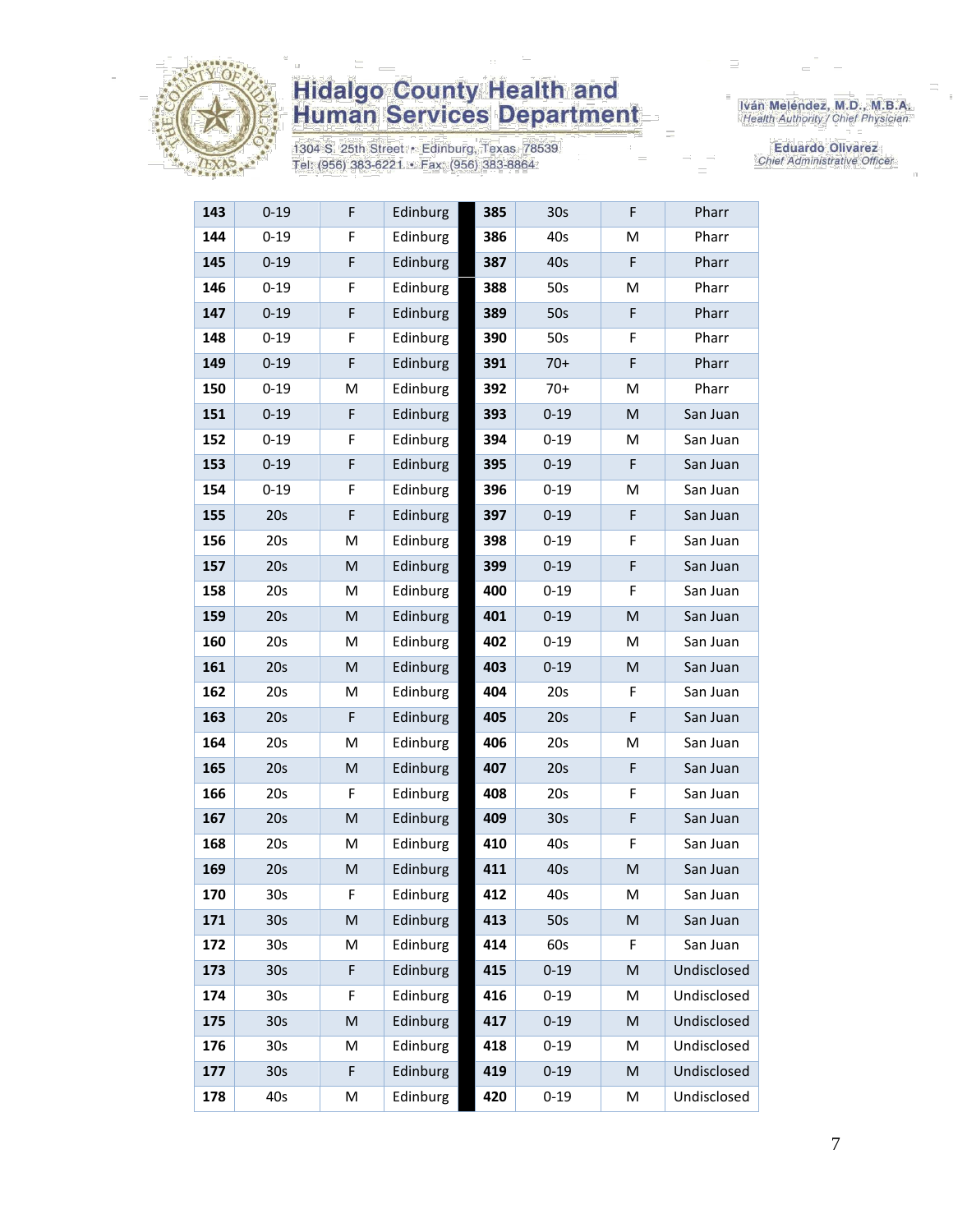

1304 S. 25th Street · Edinburg, Texas 78539 Tel: (956) 383-6221 · Fax: (956) 383-8864

Iván Meléndez, M.D., M.B.A.<br>Health Authority / Chief Physician

| 179 | 40s      | M                                                                                                          | Edinburg | 421 | $0 - 19$        | M | Undisclosed |
|-----|----------|------------------------------------------------------------------------------------------------------------|----------|-----|-----------------|---|-------------|
| 180 | 40s      | M                                                                                                          | Edinburg | 422 | $0 - 19$        | Μ | Undisclosed |
| 181 | 40s      | M                                                                                                          | Edinburg | 423 | $0 - 19$        | M | Undisclosed |
| 182 | 40s      | M                                                                                                          | Edinburg | 424 | $0 - 19$        | M | Undisclosed |
| 183 | 40s      | M                                                                                                          | Edinburg | 425 | $0 - 19$        | M | Undisclosed |
| 184 | 40s      | M                                                                                                          | Edinburg | 426 | $0 - 19$        | Μ | Undisclosed |
| 185 | 40s      | M                                                                                                          | Edinburg | 427 | $0 - 19$        | M | Undisclosed |
| 186 | 40s      | M                                                                                                          | Edinburg | 428 | 20s             | F | Undisclosed |
| 187 | 40s      | M                                                                                                          | Edinburg | 429 | 30 <sub>s</sub> | M | Undisclosed |
| 188 | 40s      | F                                                                                                          | Edinburg | 430 | 30 <sub>s</sub> | M | Undisclosed |
| 189 | 40s      | F                                                                                                          | Edinburg | 431 | 30 <sub>s</sub> | M | Undisclosed |
| 190 | 40s      | F                                                                                                          | Edinburg | 432 | 30 <sub>s</sub> | F | Undisclosed |
| 191 | 50s      | $\mathsf{M}% _{T}=\mathsf{M}_{T}\!\left( a,b\right) ,\ \mathsf{M}_{T}=\mathsf{M}_{T}\!\left( a,b\right) ,$ | Edinburg | 433 | 40s             | M | Undisclosed |
| 192 | 50s      | F                                                                                                          | Edinburg | 434 | 40s             | Μ | Undisclosed |
| 193 | 50s      | M                                                                                                          | Edinburg | 435 | 40s             | F | Undisclosed |
| 194 | 50s      | F                                                                                                          | Edinburg | 436 | 40s             | F | Undisclosed |
| 195 | 50s      | M                                                                                                          | Edinburg | 437 | 40s             | F | Undisclosed |
| 196 | 50s      | F                                                                                                          | Edinburg | 438 | 40s             | Μ | Undisclosed |
| 197 | 50s      | F                                                                                                          | Edinburg | 439 | 50s             | M | Undisclosed |
| 198 | 60s      | F                                                                                                          | Edinburg | 440 | 50s             | F | Undisclosed |
| 199 | 60s      | M                                                                                                          | Edinburg | 441 | 50s             | F | Undisclosed |
| 200 | 60s      | F                                                                                                          | Edinburg | 442 | 60s             | F | Undisclosed |
| 201 | 60s      | M                                                                                                          | Edinburg | 443 | 60s             | F | Undisclosed |
| 202 | 60s      | F                                                                                                          | Edinburg | 444 | 60s             | M | Undisclosed |
| 203 | 60s      | F                                                                                                          | Edinburg | 445 | $70+$           | F | Undisclosed |
| 204 | 60s      | F                                                                                                          | Edinburg | 446 | $0 - 19$        | Μ | Weslaco     |
| 205 | 60s      | F                                                                                                          | Edinburg | 447 | $0 - 19$        | M | Weslaco     |
| 206 | $70+$    | M                                                                                                          | Edinburg | 448 | $0 - 19$        | F | Weslaco     |
| 207 | $70+$    | F                                                                                                          | Edinburg | 449 | $0 - 19$        | F | Weslaco     |
| 208 | $70+$    | M                                                                                                          | Edinburg | 450 | $0 - 19$        | F | Weslaco     |
| 209 | $70+$    | M                                                                                                          | Edinburg | 451 | $0 - 19$        | M | Weslaco     |
| 210 | $70+$    | F                                                                                                          | Edinburg | 452 | $0 - 19$        | M | Weslaco     |
| 211 | 20s      | M                                                                                                          | Hidalgo  | 453 | $0 - 19$        | F | Weslaco     |
| 212 | 30s      | F                                                                                                          | Hidalgo  | 454 | $0 - 19$        | F | Weslaco     |
| 213 | $0 - 19$ | M                                                                                                          | McAllen  | 455 | 20s             | F | Weslaco     |
| 214 | $0 - 19$ | М                                                                                                          | McAllen  | 456 | 20s             | F | Weslaco     |